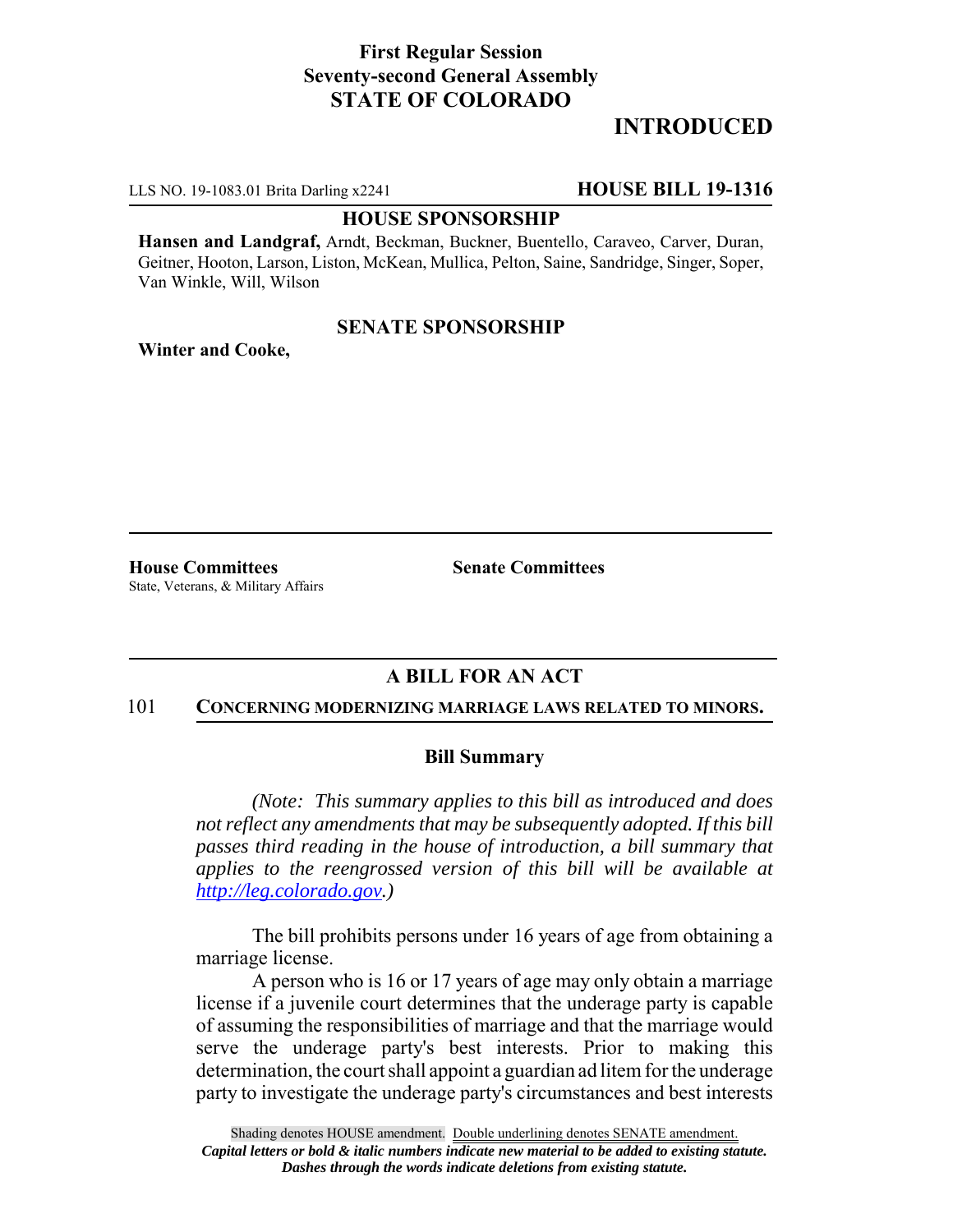and to file a report with the court detailing the findings and making recommendations to the court regarding the issuance of a marriage license.

The bill clarifies that both parties to a proxy marriage must be 18 years of age.

The bill prohibits complete social security numbers from appearing on marriage forms and certificates issued by county clerks and recorders.

The bill authorizes the juvenile court to appoint a guardian ad litem for purposes of judicial consent for underage marriage.

The bill clarifies that an underage married person has certain rights under law, including the right to establish a separate domicile from the married person's parents; the right to file motions and petitions in the married person's own name; the right to enter into enforceable contracts, including leases for housing; and the right to consent to their own medical care.

1 *Be it enacted by the General Assembly of the State of Colorado:*

2 **SECTION 1.** In Colorado Revised Statutes, **amend** 14-2-106 as 3 follows:

 **14-2-106. License to marry.** (1) (a) When a marriage LICENSE application has been completed and signed by both parties to a prospective marriage and at least one party has appeared before the county clerk and recorder and has paid the marriage license fee of seven dollars, a fee of twenty dollars to be transmitted by the county clerk and recorder to the state treasurer and credited by the treasurer to the Colorado domestic abuse program fund created in section 39-22-802 (1), 11 C.R.S., and an additional amount established pursuant to section  $25-2-121$ , C.R.S., such amount to be credited to the vital statistics records 13 cash fund pursuant to section 25-2-121, C.R.S., the county clerk shall issue a license to marry and a marriage certificate form upon being furnished:

16 (I) Satisfactory proof that each party to the marriage will have 17 attained the age of eighteen years at the time the marriage license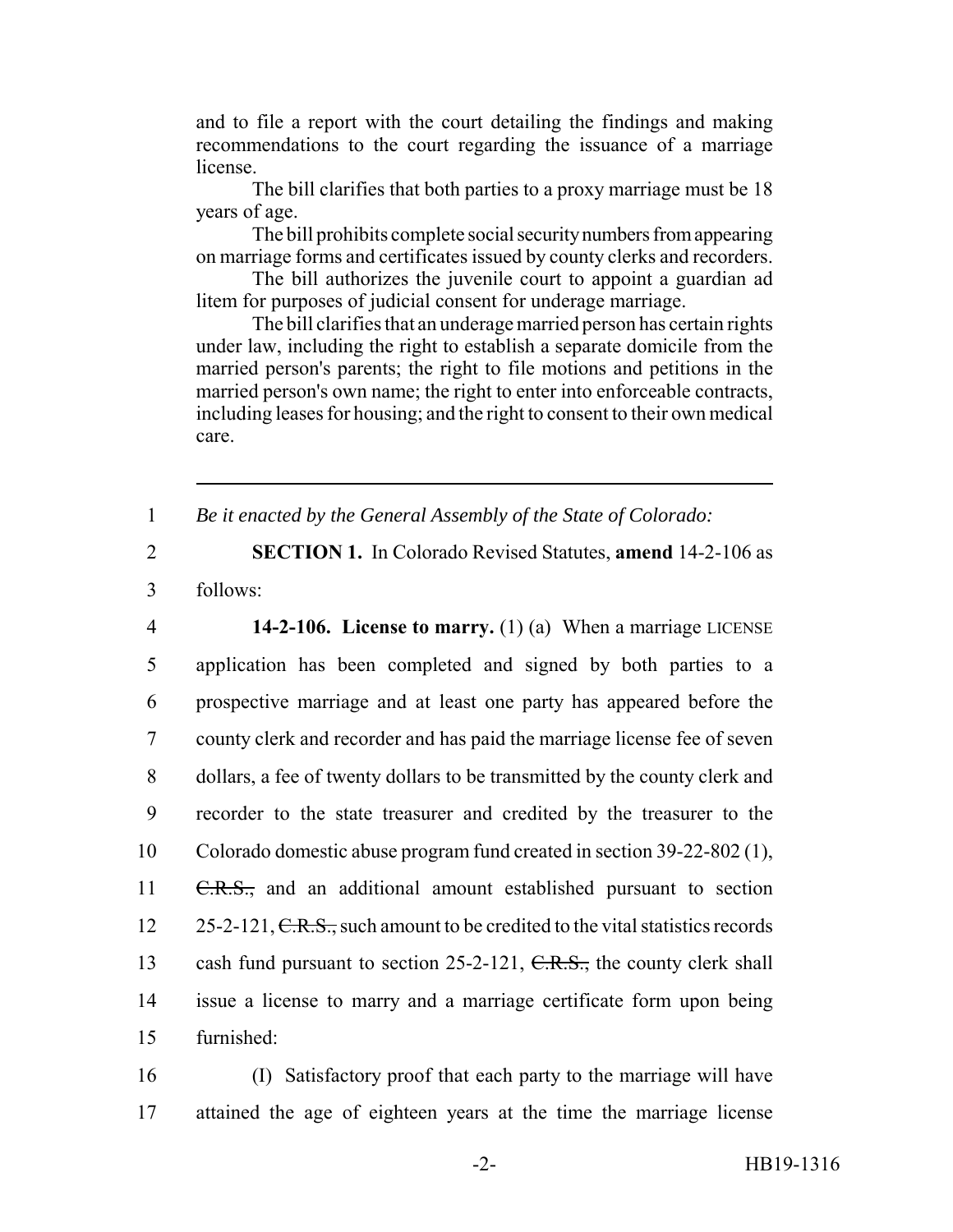| $\mathbf{1}$ | becomes effective; or, if over the age of sixteen years but has not attained     |
|--------------|----------------------------------------------------------------------------------|
| 2            | the age of eighteen years, has the consent of both parents or guardian or,       |
| 3            | if the parents are not living together, the parent who has legal custody or      |
| 4            | decision-making responsibility concerning such matters or with whom the          |
| 5            | child is living or judicial approval, as provided in section $14-2-108$ ; or, if |
| 6            | under the age of sixteen years, has both the consent to the marriage of          |
| 7            | both parents or guardian or, if the parents are not living together, the         |
| 8            | parent who has legal custody or decision-making responsibility                   |
| 9            | concerning such matters or with whom the child is living and judicial            |
| 10           | approval, as provided in section 14-2-108; and                                   |
| 11           | Satisfactory proof that the marriage is not prohibited, as<br>(II)               |
| 12           | provided in section 14-2-110.                                                    |
| 13           | (HI) Repealed.                                                                   |
| 14           | (b) Violation of paragraph $(a)(1)$ of this subsection $(1)$ shall make          |
| 15           | SUBSECTION $(1)(a)(I)$ OF THIS SECTION MAKES the marriage voidable.              |
| 16           | (c) (Deleted by amendment, L. 2000, p. 1571, $\S$ 8, effective July              |
| 17           | $\pm 2000.$                                                                      |
| 18           | (2) Repealed.                                                                    |
| 19           | SECTION 2. In Colorado Revised Statutes, 14-2-108, amend (1)                     |
| 20           | and $(2)$ as follows:                                                            |
| 21           | 14-2-108. Judicial approval. (1) The juvenile court, as defined                  |
| 22           | in section 19-1-103 (17), $C.R.S.,$ after a reasonable effort has been made      |
| 23           | to notify the parents or guardian LEGAL GUARDIANS of each underage               |
| 24           | party, may order the county clerk and recorder PURSUANT TO SUBSECTION            |
| 25           | (2) OF THIS SECTION to issue a marriage license and a marriage certificate       |
| 26           | form                                                                             |
| 27           | $(a)$ to a party aged sixteen or seventeen years who has no parent               |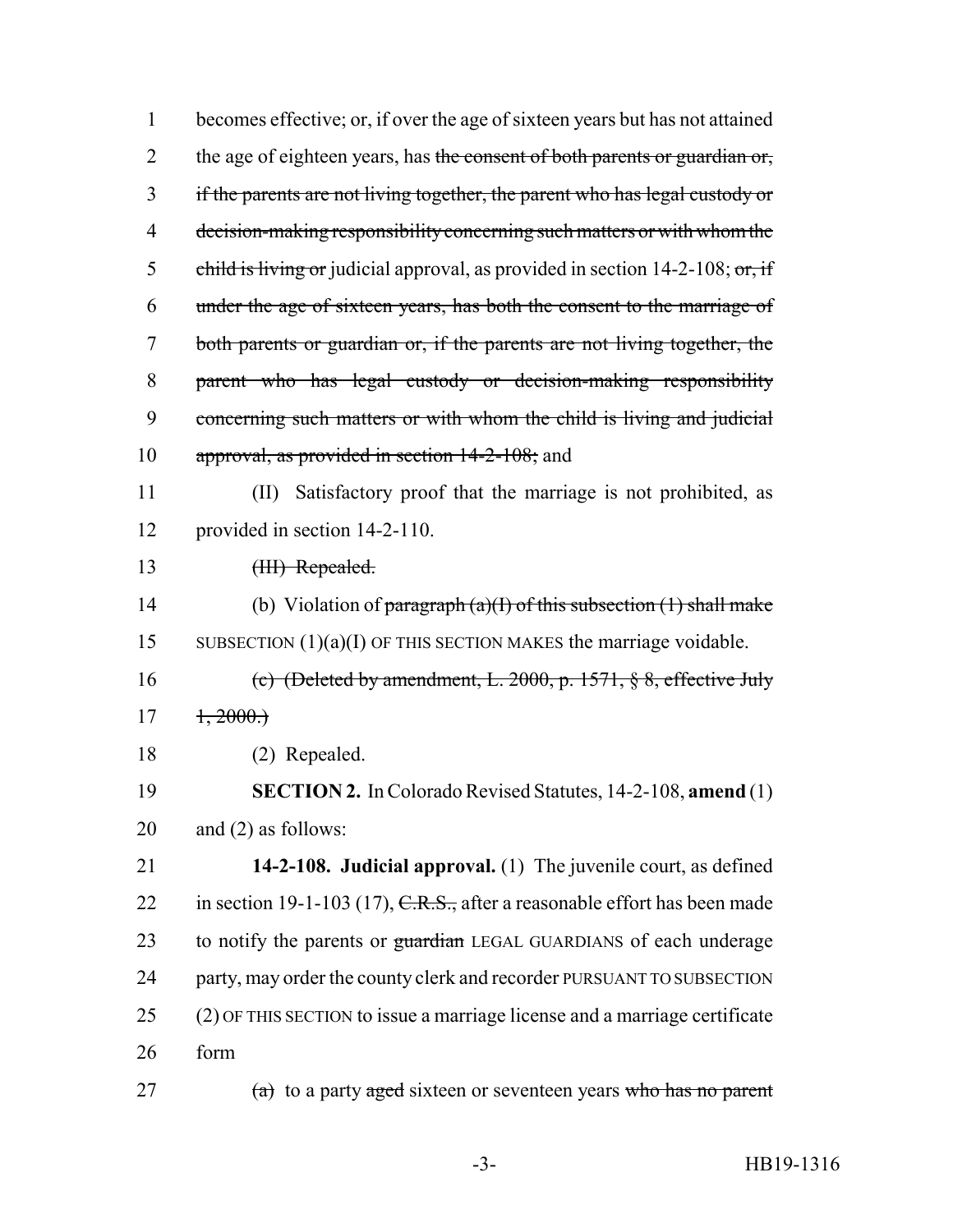1 or guardian, or who has no parent capable of consenting to his marriage, 2 or whose parent or guardian has not consented to his marriage; or OF AGE.

 (b) To a party under the age of sixteen years who has the consent 4 to his or her marriage of both parents, if capable of giving consent, or his or her guardian or, if the parents are not living together, the parent who has legal custody or decision-making responsibility concerning such matters or with whom the child is living.

8 (2) (a) A license shall be ordered to be issued THE COURT MAY ORDER THE COUNTY CLERK AND RECORDER TO ISSUE A MARRIAGE LICENSE under subsection (1) of this section only if the court finds, AFTER REVIEWING THE REPORT OF THE GUARDIAN AD LITEM APPOINTED 12 PURSUANT TO SUBSECTION (2)(b) OF THIS SECTION, that the underage party is capable of assuming the responsibilities of marriage and the marriage 14 would serve his THE UNDERAGE PARTY's best interests. Pregnancy alone does not establish that the best interests of the party would be served.

 (b) (I) PRIOR TO ORDERING THE ISSUANCE OF A MARRIAGE LICENSE TO AN UNDERAGE PARTY, THE COURT SHALL APPOINT A GUARDIAN AD LITEM FOR THE UNDERAGE PARTY AND DIRECT THE GUARDIAN AD LITEM TO INVESTIGATE THE BEST INTERESTS OF THE UNDERAGE PARTY AND TO FILE A REPORT WITH THE COURT DETAILING THE INVESTIGATION AND MAKING RECOMMENDATIONS RELATING TO THE ISSUANCE OF A MARRIAGE 22 LICENSE TO THE UNDERAGE PARTY.

23 (II) IN MAKING RECOMMENDATIONS TO THE COURT, THE GUARDIAN AD LITEM SHALL CONSIDER ALL INFORMATION RELATING TO THE BEST INTERESTS OF THE UNDERAGE PARTY, INCLUDING BUT NOT LIMITED TO:

26 (A) THE VIEW OF THE PARENTS OR LEGAL GUARDIANS OF THE UNDERAGE PARTY, IF KNOWN;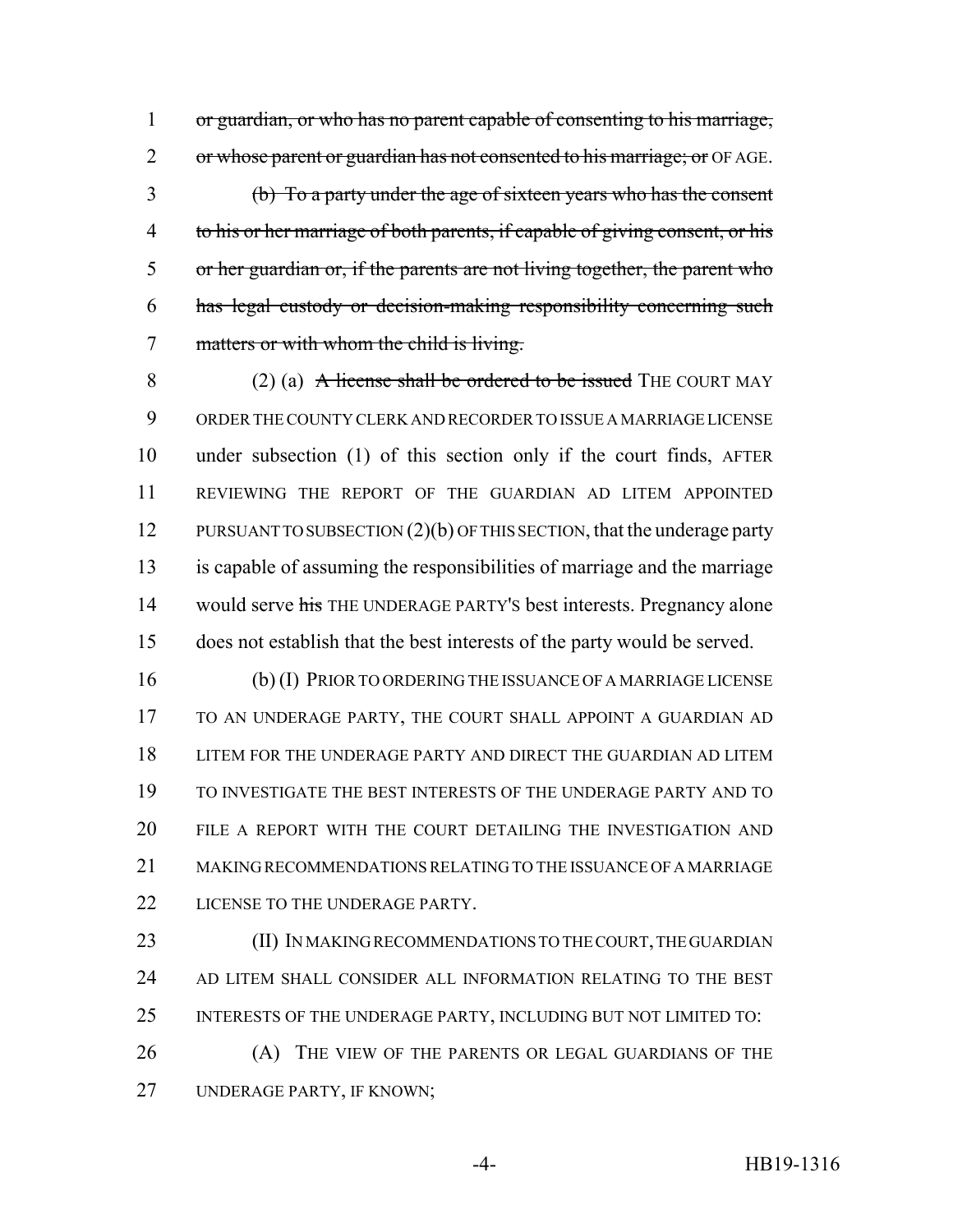(B) THE ABILITY OF THE UNDERAGE PARTY TO ASSUME THE RESPONSIBILITIES OF MARRIAGE;

 (C) THE CIRCUMSTANCES SURROUNDING THE MARRIAGE; AND (D) THE ABILITY OF THE UNDERAGE PARTY TO MANAGE THE UNDERAGE PARTY'S FINANCIAL, PERSONAL, SOCIAL, EDUCATIONAL, AND NONFINANCIAL AFFAIRS INDEPENDENT OF THE UNDERAGE PARTY'S INTENDED SPOUSE BOTH DURING THE MARRIAGE OR UPON DISSOLUTION OF THE MARRIAGE.

 **SECTION 3.** In Colorado Revised Statutes, 14-2-109, **amend**  $10 \qquad (2)(a)(IV)$  as follows:

 **14-2-109. Solemnization and registration of marriages - proxy marriage.** (2) (a) The requirements for applying for a marriage license for a proxy marriage are the following:

 (IV) Notwithstanding the requirements of section 14-2-106 15  $(\frac{1}{a})(\frac{1}{a})(\frac{1}{b})$ , Both parties to the proxy marriage are eighteen years of age or older.

 **SECTION 4.** In Colorado Revised Statutes, **add** 14-2-109.3 as follows:

 **14-2-109.3. Rights of underage married persons.** (1) IN ADDITION TO ANY RIGHTS ESTABLISHED IN LAW, A MARRIED PERSON WHO HAS NOT ATTAINED EIGHTEEN YEARS OF AGE HAS THE FOLLOWING RIGHTS: **(a)** THE RIGHT TO ESTABLISH A DOMICILE SEPARATE FROM THE MARRIED PERSON'S PARENTS;

**(b)** THE RIGHT TO FILE MOTIONS AND PETITIONS WITH A COURT IN THE MARRIED PERSON'S NAME AND ON THE MARRIED PERSON'S OWN BEHALF;

(c) THE RIGHT TO ENTER INTO ENFORCEABLE CONTRACTS,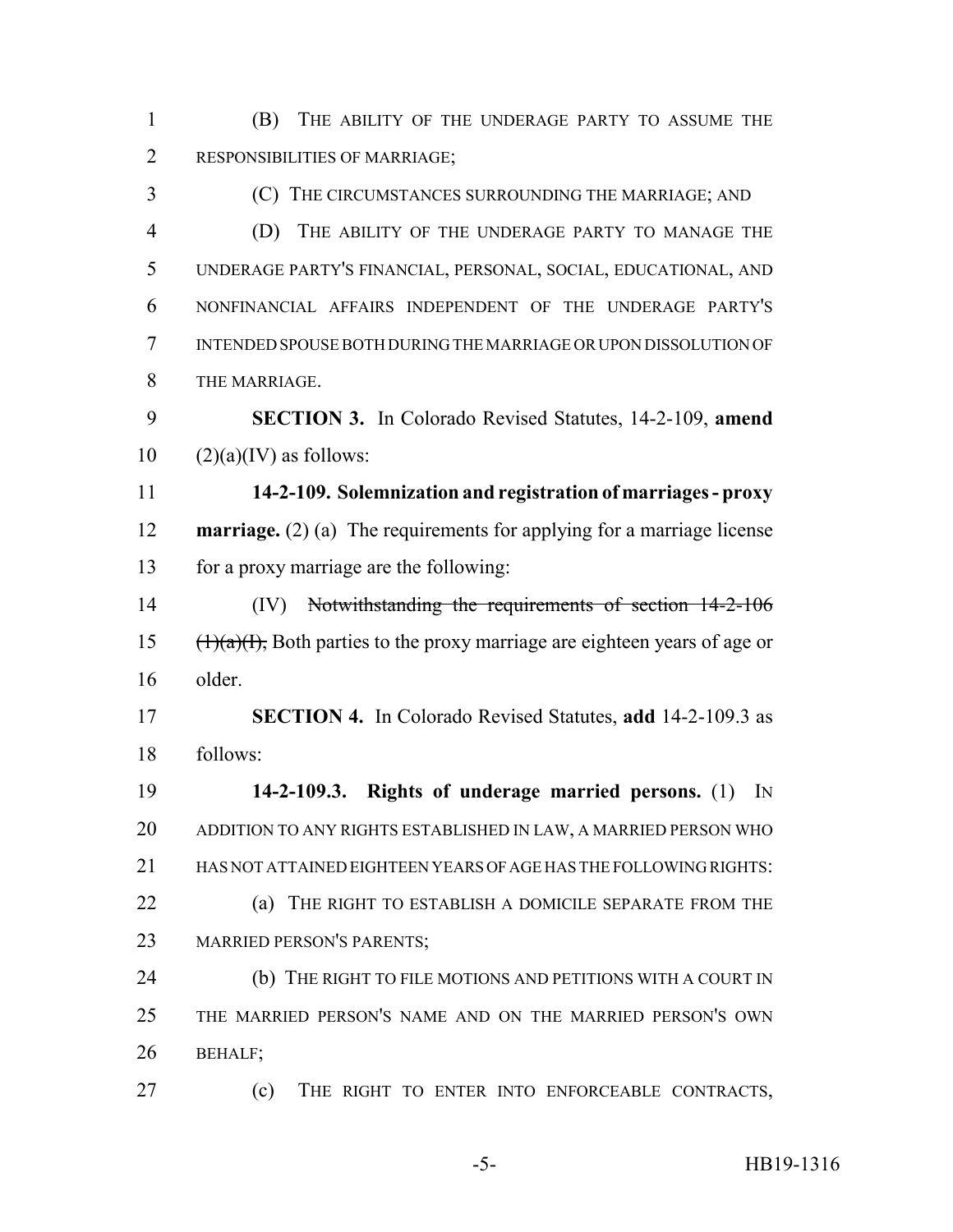1 INCLUDING BUT NOT LIMITED TO LEASES FOR HOUSING; AND

2 (d) THE RIGHT TO CONSENT TO AND MAKE DECISIONS CONCERNING THE MARRIED PERSON'S OWN MEDICAL CARE.

 **SECTION 5.** In Colorado Revised Statutes, 14-2-105, **amend** 5 (1)(a) and (2) as follows:

 **14-2-105. Marriage license and marriage certificate.** (1) The executive director of the department of public health and environment shall prescribe the form for an application for a marriage license, which must include the following information:

 (a) Name, sex, address, LAST FOUR DIGITS OF THE social security number, AND date and place of birth of each party to the proposed 12 marriage, and for such purpose WHICH proof of date of birth may be by a birth certificate, a driver's license, or other comparable evidence;

 (2) The executive director of the department of public health and environment shall prescribe the forms for the marriage license, the marriage certificate, and the consent to marriage. THE PRESCRIBED FORMS MUST REQUIRE ONLY THE LAST FOUR DIGITS OF AN APPLICANT'S SOCIAL SECURITY NUMBER.

 **SECTION 6.** In Colorado Revised Statutes, 19-1-111, **add** (2)(d) as follows:

 **19-1-111. Appointment of guardian ad litem.** (2) The court may appoint a guardian ad litem in the following cases:

23 (d) FOR AN UNDERAGE PARTY SEEKING A MARRIAGE LICENSE, AS PROVIDED IN SECTION 14-2-108 (2).

 **SECTION 7. Act subject to petition - effective date - applicability.** (1) This act takes effect at 12:01 a.m. on the day following the expiration of the ninety-day period after final adjournment of the